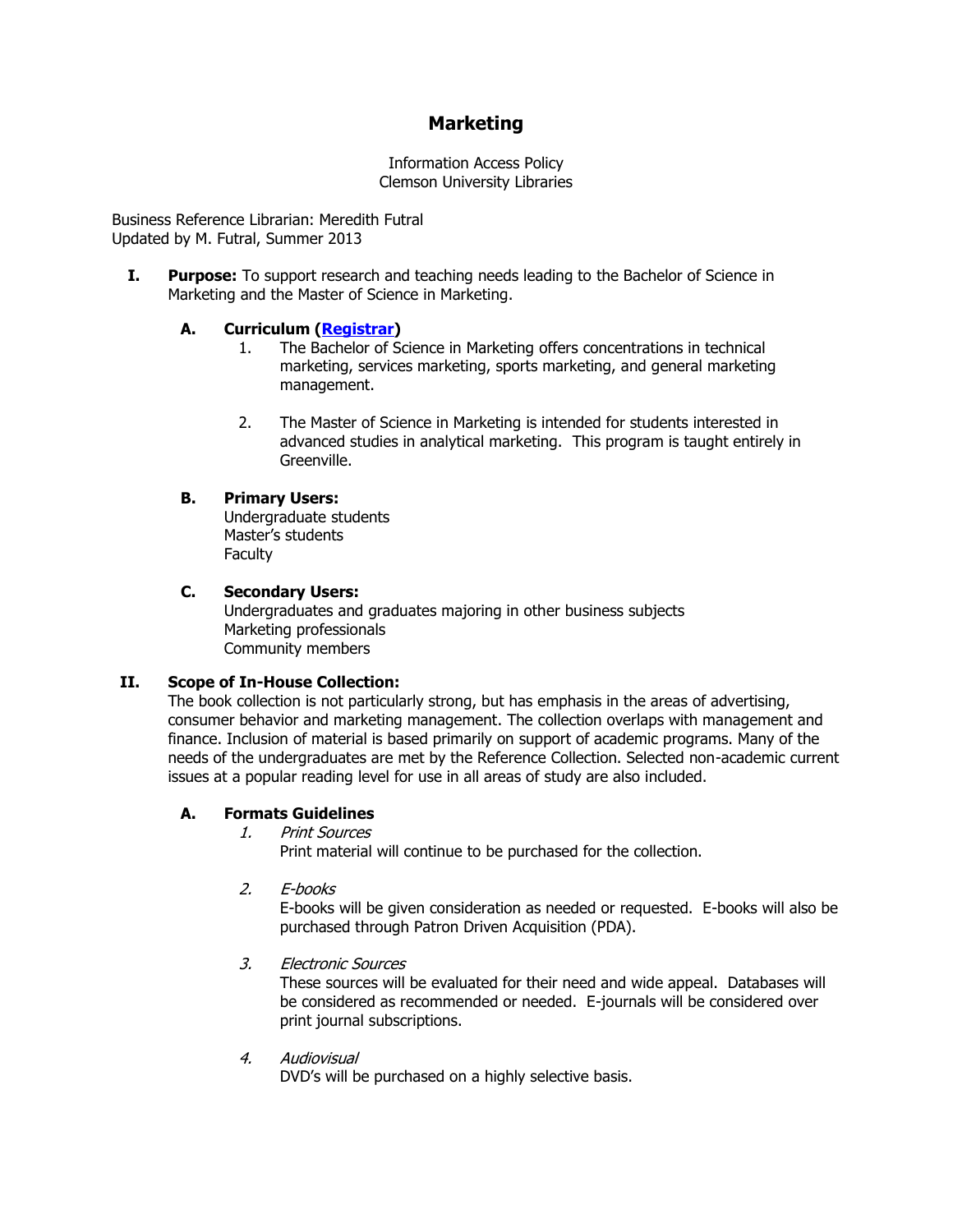## **B. Language Guidelines**

Only English language materials will be purchased.

## **C. Geographical Guidelines**

Generally, information focusing on marketing issues involving the United States will be purchased. Some special topics in international marketing (i.e. International market research reports, export marketing, and doing business in foreign countries) will be purchased on a selected basis.

## **D. Chronological Guidelines**

Selecting will focus on current, up-to-date information. Books of historical importance will also be selected/retained.

## **E. Publication Date Guidelines**

Generally the selector will purchase materials published within the last two years. Materials requested by a faculty member, or highly recommended in a review source, will also be considered, regardless of publication date.

- **F.** Materials selected for the Marketing collection:
	- 1. Bibliographies: Narrow subject scope bibliographies will be selected as appropriate to the focus of the collection.
	- 2. Career guidance and job-seeking quides: Will be purchased for management and MBA only.
	- 3. Clemson University Information: Material relating to the College of Business and Behavioral Sciences will be retained.
	- 4. Dictionaries, Directories, Biographical Sources, Almanacs and Yearbooks: Are purchased as needed for the collection.
	- 5. Guidebooks and workbooks: Books which are targeted for practitioners or other business people will be purchased selectively as needed. Books consisting of checklists or books which are primarily worksheets to fill-in are not appropriate for our audience and will therefore not be purchased.
	- 6. Handbooks and Manuals: The circulating collection will include current, authoritative handbooks and manuals as needed for the collection.
	- 7. Journals: Every effort will be made to preserve the current journal collection, and to add new titles as funds allow. Evaluation tools will be used to identify core journals, to ensure that they will not be cut. As well as core lists from recognized sources, journals deemed important by the Marketing faculty, will also be retained. Subscriptions for electronic journals will be added when requested or whenever possible.
	- 8. Databases: Electronic databases that can be used to locate journal articles, business information, and other publications for research in the Marketing area will be purchased. There are several online services carried by the library which are of interest to Marketing faculty and students. Relevant databases can be found on the [Marketing](http://clemson.libguides.com/marketing) subject page.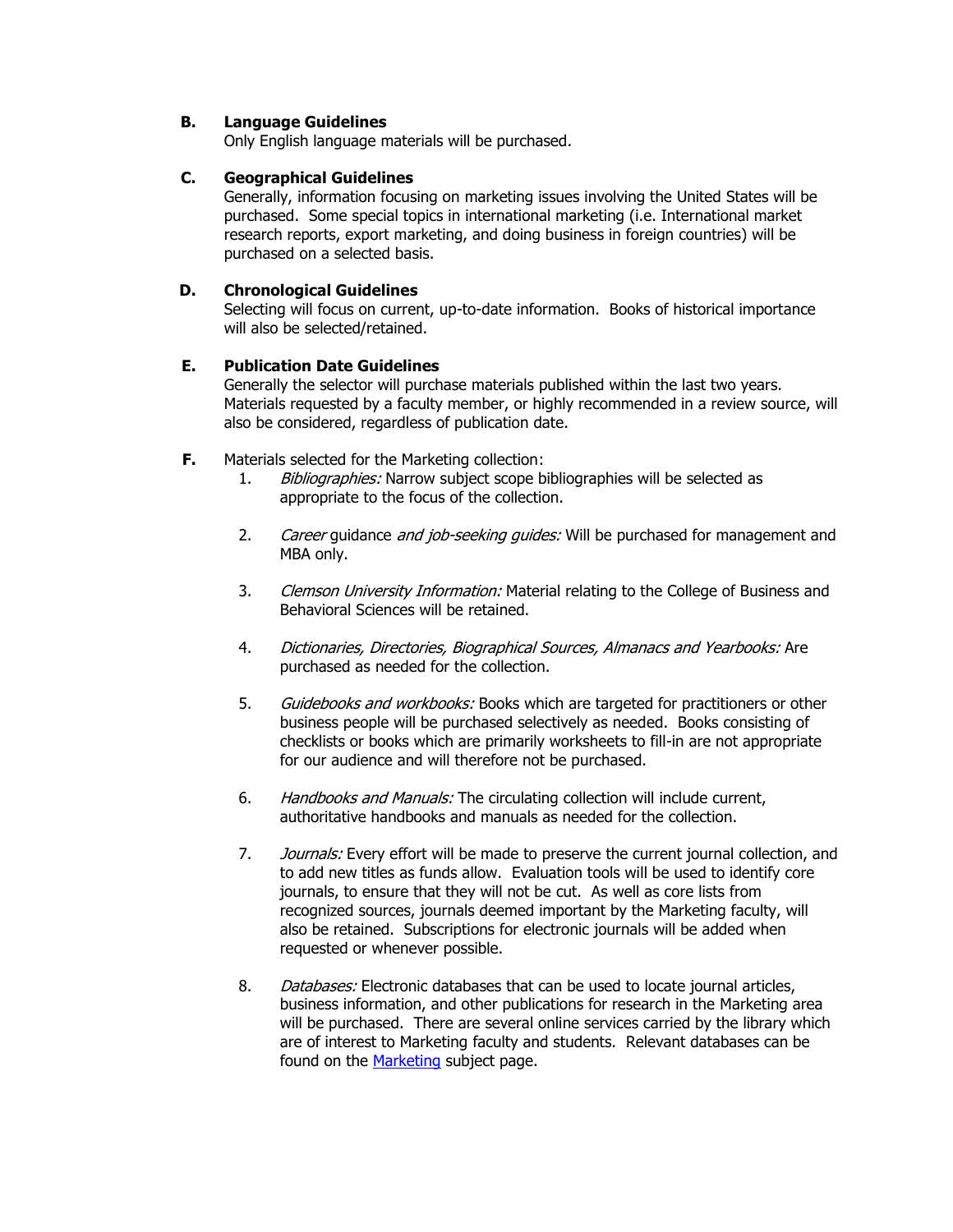9. Textbooks: Textbooks which are used in classes taught at Clemson will not be purchased. Other textbooks may be purchased, if they are deemed appropriate in supporting the curriculum.

## **III. Primary Subject Classifications, LC Call Numbers and Collecting Levels:**

Materials will be collected in all areas for both the undergraduate and graduate levels, except "Principles" which is undergrad only

| <b>Description</b>                                         | <b>Call Number</b>                  |
|------------------------------------------------------------|-------------------------------------|
| Principles of Marketing                                    | <b>HF5415</b>                       |
| <b>Consumer Behavior</b>                                   | HB801, HF5415.2-.3                  |
| Advertising, Professional Selling, and Sales<br>Management | HF5415, HF5438, HF5821-5861         |
| Marketing for Small Business                               | HD62.7, HF5415                      |
| Retail Management                                          | HF5429, HF5437-8                    |
| Direct Marketing, Business to Business Marketing           | HF5415.126, HF5905, HF6107-<br>6201 |
| <b>International Marketing</b>                             | HF1009.5                            |
| <b>Services Marketing</b>                                  | HF5415.5, HD9980.5                  |
| Green Marketing/Social Marketing                           | HF5413-14                           |
| Marketing Management                                       | HF5415.13-.135                      |
| Marketing Research                                         | HF5415.2-.3                         |
| Statistics, Statistical Methods                            | QA278.2, HA29-31                    |
| <b>Sports Marketing</b>                                    | GV713-16                            |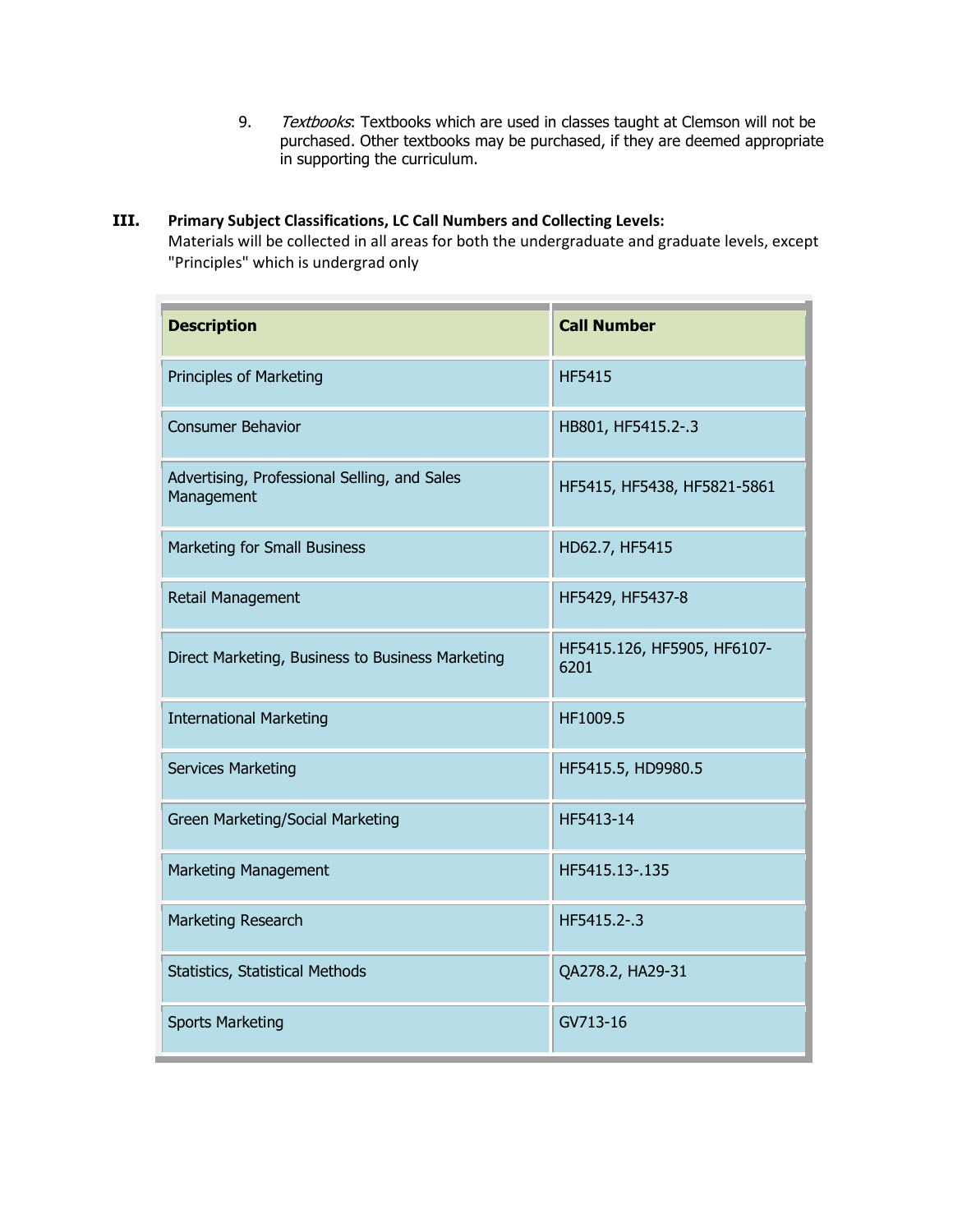#### **IV. Access to Information not On-Site**

#### **A. Interlibrary Loan, PASCAL Delivers, and Document Delivery**

The primary access points for books and journals not owned or accessible by the Libraries will be **Interlibrary Loan**, **PASCAL Delivers, and Document Delivery (for off-site students)**. These services are free to Clemson University faculty, staff, and students. This service is not available to the general public.

#### **B. Commercial Document Suppliers**

Document Delivery via commercial document suppliers (such as Ingenta) will be offered free of charge to Clemson University students, faculty, and staff if the needed information is not available from traditional interlibrary loan sources. This service is not available to the general public.

#### **C. Full-Text Databases**

Many of the databases of the Libraries include full-text journal, magazine, and newspaper articles. A list can be found at [Databases A-Z.](http://www.clemson.edu/library/allsubjects/databases_AZ.html)

#### **D. Electronic Journals**

The library subscribes to both electronic collections of full-text journals as well as individual full-text journals. Subject and alphabetical lists can be found at [Find Articles.](http://www.clemson.edu/library/allsubjects/findarticles.html)

#### **E. Internet Sites**

[Marketing Websites](http://clemson.libguides.com/content.php?pid=224877&sid=1864222)

#### **V. Selection Tools**

**A. Review Sources**  Choice Library Journal

## **B. GOBI (YBP)**

The library accesses the GOBI database offered by Yankee Book Peddler (YBP). Titles can be searched, viewed, and selected in GOBI. The titles can be shared with the library representative for input.

## **C. Publishers' Catalogs**

#### **D. Faculty and Student Requests**

Book requests received from Management/MBA faculty members will be given first priority. Graduate and undergraduate students are also encouraged to submit book order requests.

## **VI. Deselection (Weeding) Guidelines**

Books will be weeded from the collection if they are in bad condition and cannot be repaired. Duplicate copies of books published prior to 1990 that have not circulated will be candidates for weeding. Copies of older books which are needed for historical research will be kept, even if they have never circulated. They receive in-house use, and future projects may involve their use. Serials (journals) published prior to 1980 that have not circulated in over ten years may be evaluated for removal from the collection or for off-site storage. Some books and journals with low use or electronic access will be removed from the main collection and sent to off-site storage.